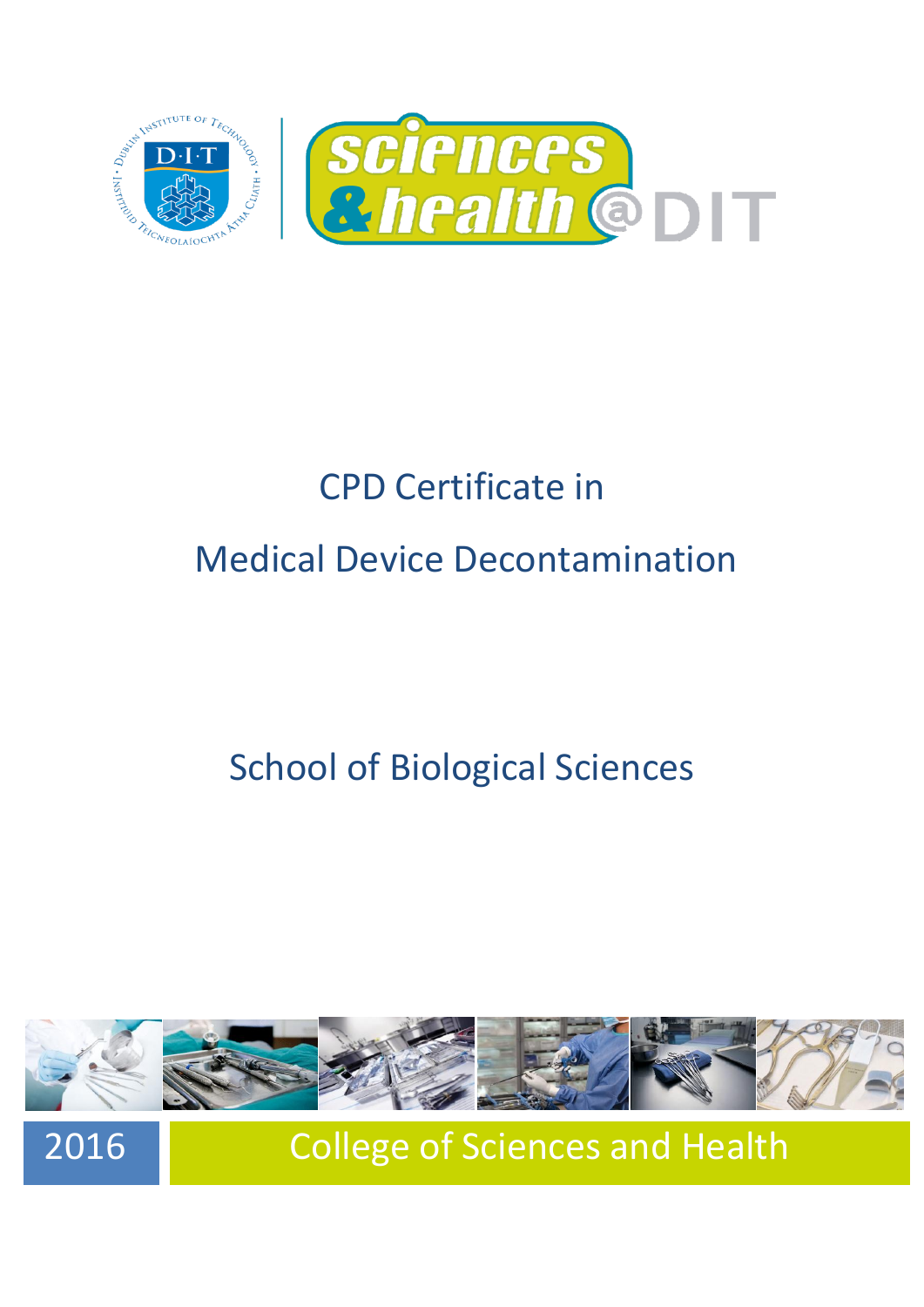### CPD in Medical Device Decontamination



### **Programme Description**

Effective decontamination of reusable medical devices is an essential component of infection control and is a required standard of patient care in all healthcare settings. This CPD programme is intended to fulfil the continuing education and training requirements for healthcare professionals involved in the safe decontamination of medical devices. The programme content is designed to provide students with expert training in the cleaning, disinfection and terminal sterilisation processes employed in the safe decontamination of re-usable medical devices and medical instrumentation. To support this practice-based tuition, the programme includes key concepts in the microbiological principles that underlie microbial transmission, device-related infection and infection control in the healthcare environment. The standards of practice and validation procedures required to comply with current legislation and quality system standards in safe decontamination are also addressed.

### **DIT and CPD in Medical Device Decontamination**

DIT and the School of Biological Sciences are ideally placed to deliver this CPD programme in Medical Device Decontamination. DIT has been long recognized as a centre of excellence for the training of allied health professionals and the Institute delivers a range of health science programmes at both undergraduate and postgraduate levels. The School is also responsible for the provision of other health professional CPD certificates developed in response to national health education needs.

The delivery of this CPD programme in practice-based medical device decontamination in DIT has the support of the Irish Decontamination Institute, the Irish Dental Association and Clinical Sterilisation Managers in the Medical Decontamination profession.

### **Programme outcomes**

The programme is designed to provide practitioners with the knowledge and skills required for the delivery of a quality, medical device decontamination service.

The objectives of the programme are to provide graduates with:

- a framework for professional development in the theory and practice of safe decontamination of medical devices
- $\bullet$ the skills to undertake safe decontamination, routine monitoring and quality control procedures in compliance with current legislation and best professional practice
- an awareness of the regulatory requirements for medical device decontamination  $\bullet$
- a foundation in the microbiological principles that underlie the growth, transmission, control  $\bullet$ and monitoring of microbial pathogens in the healthcare environment
- $\bullet$ an appreciation of healthcare-associated infection and infection control.

### **Award**

The Medical Device Decontamination programme will be awarded as a level 7, DIT validated CPD programme, accredited with 10 ECTS. Successful candidates will be awarded with a CPD certificate in Medical Device Decontamination.

### **Target Market**

Education and training in medical device decontamination is a prerequisite for all levels of staff, in the public and private health service, working in Central Decontamination Units, Endoscopy Units and Dental Services. This programme is targeted to meet the education and training needs of all staff in the medical device decontamination profession, including Health care assistants, Sterile services technicians, Registered Test Persons, CM1 Nurses (acute/elective), Endoscopy Nurses, Dental Nurses and Medical device design-specialists.